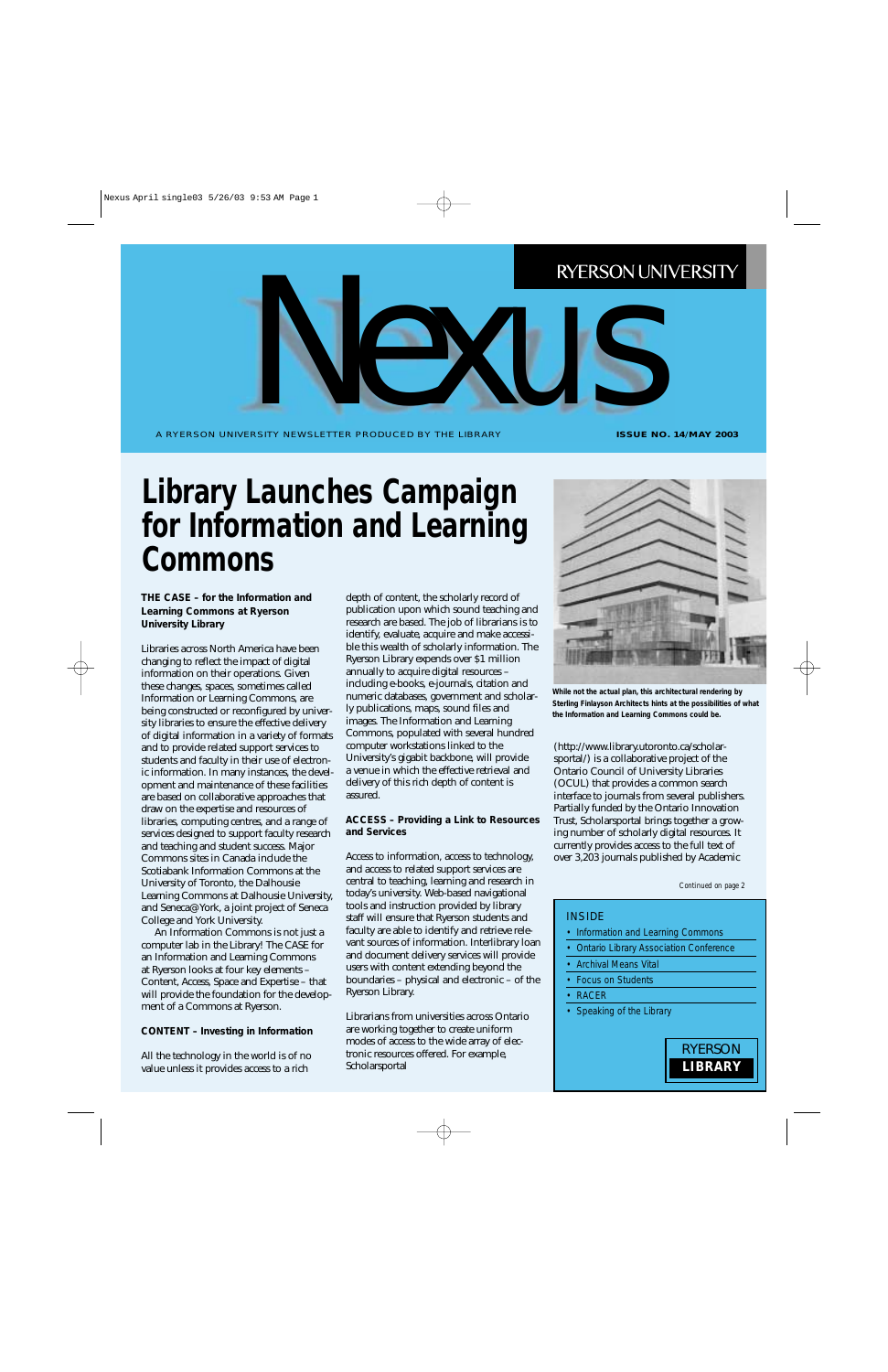Press, Elsevier Science, Kluwer Academic Publishers, Kluwer Law, Kluwer/Plenum, Springer/Verlag and Wiley. Another component of Scholarsportal is the Virtual Union Catalogue (Racer), which provides access to all Ontario university library collections through a single search point (described in more detail on p. 5).

The Library will explore opportunities with several campus groups and organizations to ensure that the range of services the Commons delivers will meet the information and instructional needs of students and faculty who use the Commons' resources. This proposed sharing of space and pooling of expertise will ensure seamless referral to appropriate individuals, groups and services based in the Commons.

#### **SPACE – Building for the Future**

Establishing an Information and Learning Commons in the Ryerson Library represents an opportunity to create a new and more visible gateway to the Library's resources and services and to the Ryerson campus. Situated at the top of Victoria Street, just steps from the Ryerson Parking Garage and the Dundas Subway Station, the Ryerson Library is at the crossroads of most pedestrian and vehicular traffic entering campus. Given this prominent location on the Ryerson campus, the Information and Learning Commons will provide a showcase for Ryerson's investment in digital resources and information technology generally.

The Information and Learning Commons will provide a common, convenient, and accessible location for the delivery of services that support teaching, learning, and research at Ryerson. Open lengthy hours and navigable to persons with special needs, the Commons will offer students and faculty technology-ready spaces configured to accommodate individual study and group work. Areas will also be provided to accommodate seminar and classroombased instruction by Library staff.

#### **EXPERTISE – Supporting the Curriculum Through Information Literacy**

Ryerson's librarians are information professionals who direct the selection and organization of information appropriate to the needs of the University's curriculum. Their efforts ensure that information resources are available to support research undertak-

Learning Commons continued en by Ryerson faculty and students. This ability to select and organize information is reflected both in the Library's catalogue and in its Web site. The latter includes over forty subject guides to Library and Internetbased information sources. These guides or portals demonstrate the Library's ability to filter and repackage the phenomenal volume of information on the Internet to meet the needs of students and faculty.

> The selection and organization of information are augmented by a multifaceted program of instruction offered by the Library. Working collaboratively with faculty, Ryerson's librarians have developed formal and informal approaches to teach program appropriate "information literacy" – the ability to understand an information need and to then identify, retrieve, and evaluate relevant sources of information to meet that need. Students who can become critical information consumers in this way can improve the quality of their academic work and acquire skills that will enable them to succeed in the workplace.

> The Information and Learning Commons will provide the environment and facilities necessary to ensuring that the organization of information and the delivery of instruction undertaken by Ryerson's librarians address the information needs of Ryerson's students. Classrooms equipped with presentation technology, wired seminar rooms, and clusters of networked computer workstations will be available to ensure the delivery of formal and informal instruction by librarians.

#### **INVESTING IN THE COMMON GOOD**

Realizing the Library's vision of the Commons will require a significant commitment of resources on the part of the University. As one of the key initiatives in the Technological and Electronic Advancement component of the University's Invest in Futures campaign, the Commons initiative is seeking \$4 million in funding. Making a contribution to this initiative will enable Ryerson to be in the vanguard of innovation by helping its students to realize their potential in a knowledge-based economy.

A more detailed version of the CASE (currently under revision) is available on the Library's Web site at:

http://www.ryerson.ca/library/commons If you have questions about the CASE

or the Commons proposal generally, please contact Cathy Matthews at 416-979-5142, cmatthew@ryerson.ca

#### *Olé OLA: Ontario Library Association Conference*

Ryerson librarians played a significant role in the outstanding success of the 2003 Ontario Library Association Conference. Held at the Metro Toronto Convention Centre from January 29th to February 1st this year, the OLA annual "Super" Conference is the largest library conference in Canada, and attracted over 3500 information professionals from across the continent to over 300 sessions, plenaries and events.

**Don Kinder** co-coordinated and planned the overall conference for the Ontario Library Association and will continue to serve in this role for the 2004 Conference next January.

**Brian Cameron** co-presented a session entitled "The Impact of Impact Factors", a critical look at how Citation Index databases are compiled and used and the subsequent implications on scholarship and academic publishing.

**Diane Granfield** co-presented a session entitled: "Collaborative Virtual Reference Services: The Future of VR", which examined the Ryerson Library's Internet-based "chat" reference service and its joint venture with the University of Guelph Library and York University Library to offer expanded, "outside the box" reference service to the university community.

**Suzette Giles** co-presented a session entitled: "GIS and Digital Map Reference for Non-Map Librarians", which explored the potential of geospatial and digital map data products for reference, research and teaching applications. Sue also convened the session: "Get Familiar with Canada!" an examination of the 2001 Census Canada information currently available.

**Daniel Phelan** convened the session "Blogapalooza: The Social Life of Blogs", which focused on Web logs and their potential use in libraries.

**Trina Grover** convened the session "Making Television and Making History: Behind the Scenes at Canada: A People's History", by Ryerson Journalism professor and producer of the series, Gene Allen.

**Susan Patrick** convened the session: "How to overcome the obstacles in the way of creating open access archives", a look at the reform of scholarly publishing in the wake of the Budapest Open Access Initiative.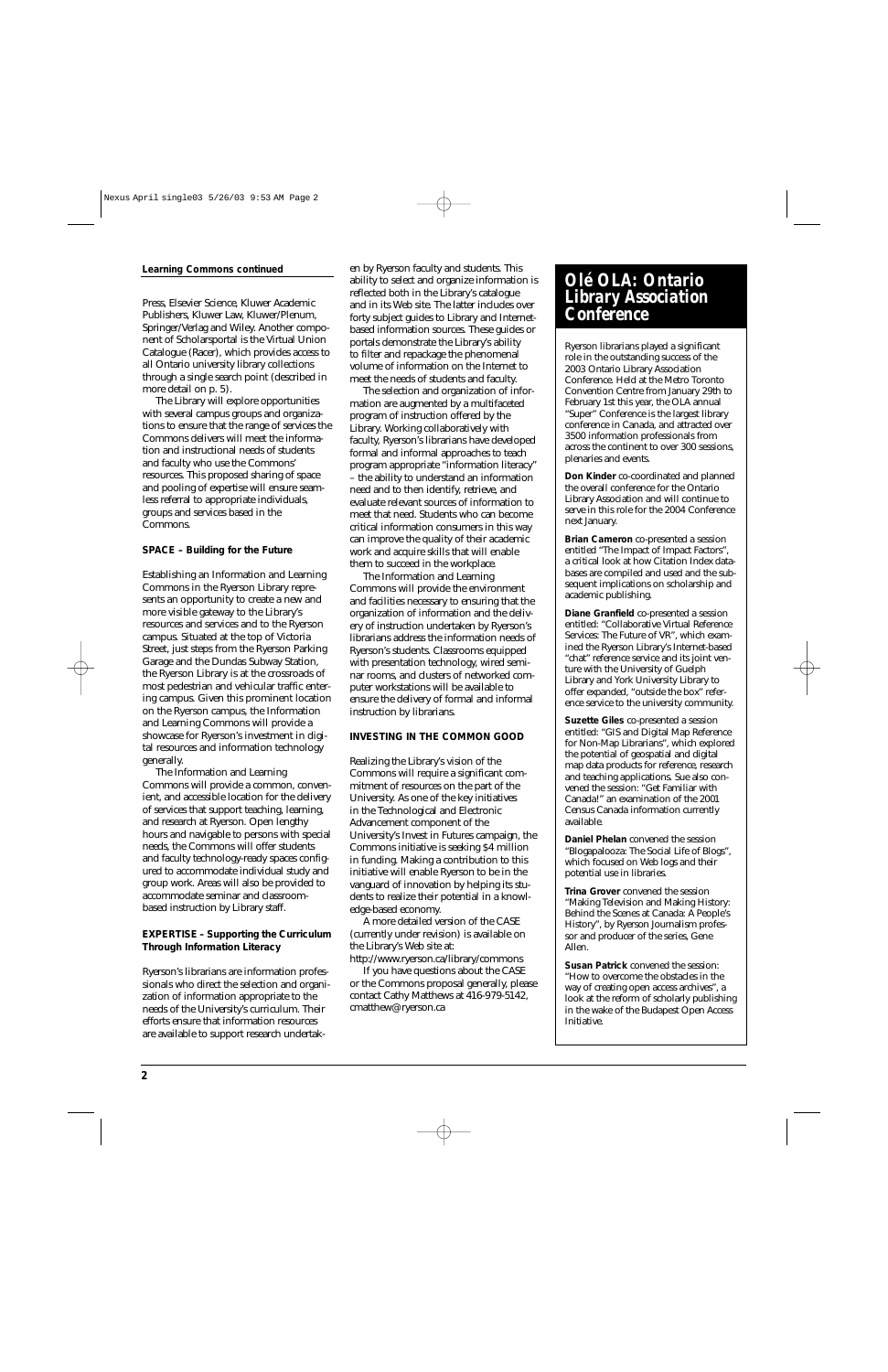# **AT RYERSON, archival means vital**

When Brian Segal was President of Ryerson in the 1980s, his office contacted the University Archives in the hope of finding critical information for proposed changes to the Ryerson Act — another step on the road to Ryerson's eventual designation as full-fledged university. Thanks to a solid collection and the Archives' longstanding focus on vital records (including records at the senior management level), pertinent records were found and the query satisfactorily answered.

The Archives' collection policies have been successful in developing holdings which have served the Ryerson Community well. Archival sources have proved invaluable and, in many cases indispensable, in such diverse activities as course-related student assignments, fundraising campaigns, and even the University's day-to-day administrative and academic business. The University is fortunate to have had in place a solid framework for a records management program, although it has lacked the resources for its full implementation.

For every successful story of records custodianship, however, there are many with less fortunate endings. Indeed, as Canada's National Archivist lamented several years ago, poor records-keeping, more than ever, threatens our national memory and our ability to bequeath information to future generations.

#### **The challenge of digital records-keeping**

A growing and related challenge — both at Ryerson and in other organizations — is the handling and management of electronic, digital and media-related records and information. One of the pressing issues for institutions is how to deal with a growing and overwhelming quantity of information in the face of what appears to be a corresponding decrease in the durability and compatibility of systems and media to store this information.

Indeed, examples of the loss of information due to obsolete technology are numerous and well-documented. In the United States, for instance, 20% of the voluminous data generated by NASA's 1976 Viking mission to Mars can no longer be read. Prisoner records from the Vietnam War are inaccessible due to archaic computer systems. And 200,000 documents and images transferred in the 1980s onto optical disks (the cutting edge of new technology at the time) may not be playable today.

#### Archives

|                          | What's New                                                              | Mandale | <b>Mind the Attients</b> | <b>Contact LN</b> |
|--------------------------|-------------------------------------------------------------------------|---------|--------------------------|-------------------|
| avenue Library           |                                                                         |         |                          |                   |
| <b>MICRAVIET AIRES</b>   |                                                                         |         |                          |                   |
| <b>MAGAS SKANAR</b>      |                                                                         |         |                          |                   |
| versex History           | Connect to the Positions<br>nay's rollectors, response<br>and services. |         |                          |                   |
| conductional approvalent |                                                                         |         |                          |                   |
| Fieders Alde             |                                                                         |         |                          |                   |
|                          |                                                                         |         |                          |                   |
| Archival Research        |                                                                         |         |                          |                   |



#### **Obsolescent technology**

At Ryerson, the Archives has experienced first-hand the problems of technological obsolescence and the difficulties in preserving related information and records. This is perhaps best illustrated by the acquisition, some years ago, of an early videotape of a 1960s Ryerson hockey game, which could not be played because the last suitable machine had been discarded two years earlier. (Only the National Archives in Ottawa had workable equipment capable of accommodating the tape.) Similar problems are on the rise today, as more and more departments are producing digital information — sometimes exclusively — in formats and technologies which may not be suitable for long- term preservation.

In a modest attempt to stem the tide of digital and technological obsolescence, the Archives has recently undertaken two initiatives. One is the conversion, to DVD format, of a collection of 225 3/4 inch videotapes produced by the former Ryerson Media Centre which can no longer be played on reliable equipment. With the generous assistance of the Rogers Communications Centre, and with the Library's own resources, they will be digitally transferred to a more stable and long-lasting medium.

The second initiative is the addition of a special section to the Archives and Records Management official Policy-Procedure (no. 1-441), which has been recently updated and should be available shortly. Entitled Digital and Electronic Records, it offers individuals and departments basic guidelines on the retention and disposition of: e-mail; word processed documents; databases and Web sites; data migration; the documentation of systems and formats; and the selective preservation of various generations of hardware and software. A preliminary copy is available on the Archives Web site at www.library.ryerson.ca/archives. Although by no means definitive, this document may also encourage the University to consider and examine the larger context of its record-keeping practices — with its many attendant issues and complexities — in order to help it manage its records more effectively and preserve information which is vital to its mission and operation.

Claude Doucet, *Ryerson Archivist* 

**www.library.ryerson.ca/archives**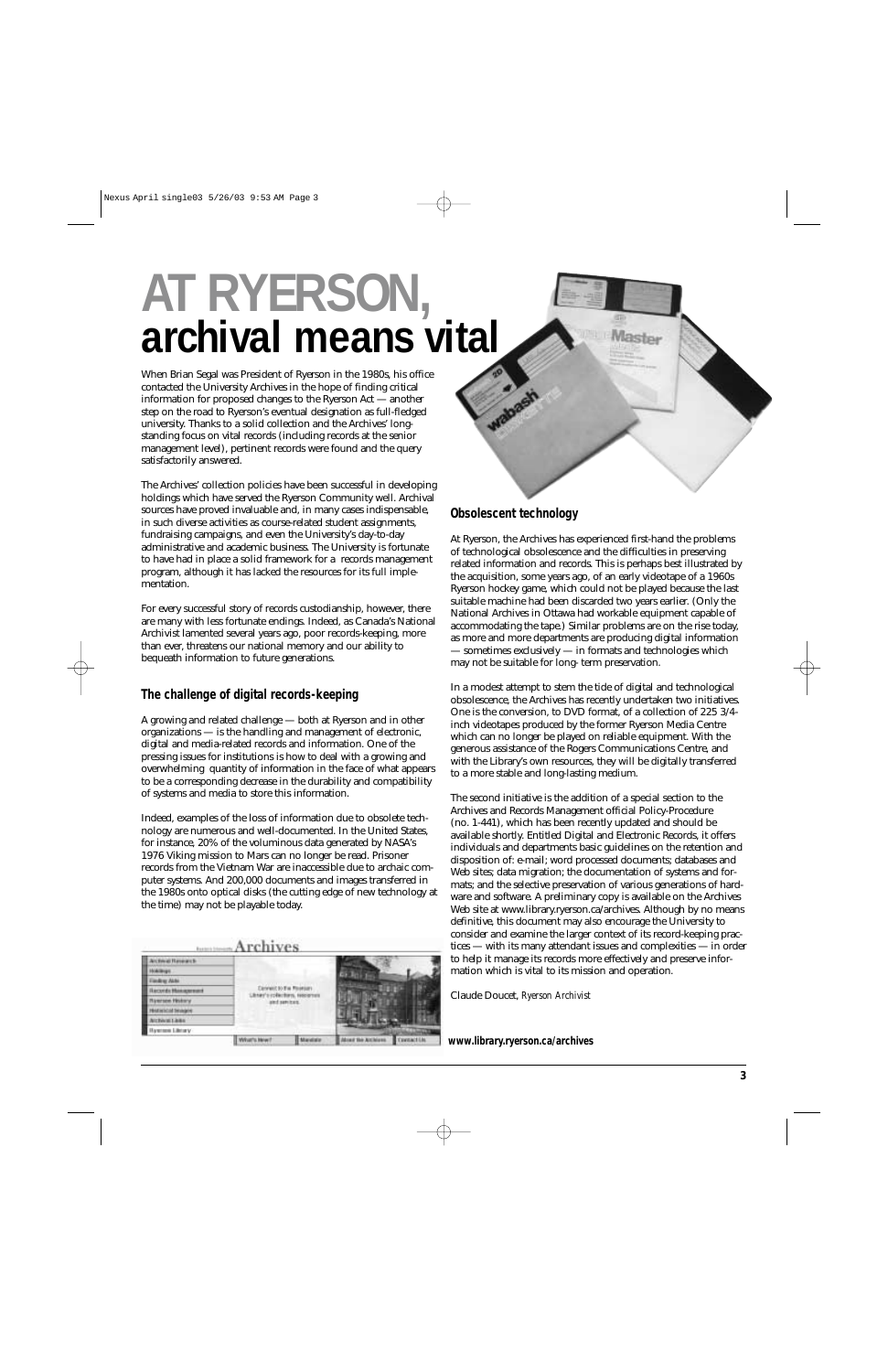### *Focus on Students*

#### **Dialing for Dollars**



**Dialing for Dollars students: Left to right: Merrick McKay, Ryda Parry, Andre Cherrie with Greer Hospedales and Jill Berry.**

A big thank you to the "Dialing for Dollars" students. During the past year, approximately sixty Ryerson students, typically working in two three-hour shifts a week in a computer lab, made phone call to students' parents for the Ryerson Annual Fund Campaign, which supports a number of areas in the university. Through their hard work, the students raised a significant amount for the University (from May 2002 – April 2003, over \$200,000), with more than 90% of the pledges from parents designated for the Library.

#### **Shelvers move "half the Library"**

And another big thanks to our student shelvers. Twenty-nine Ryerson students were employed part-time by the Library during Fall and Winter terms, working over 3300 hours, and shelving, along with our five full-time shelvers, a total of more than 260,000 items – the equivalent of shelving more than half the Library collection! Well done all.

#### **Library appreciates students**

Ryerson Library was among the sponsors of the second annual Students Appreciation Day on February 19, an event initiated by CESAR and RYESAC to give students a lift in the mid-Winter. The main event took place in the Credit Union Lounge in Jorgenson Hall, where students were given treats like candy, pop, lanyards, mugs, etc. A roster of librarian volunteers represented the Library throughout the day, demonstrating the Library Web site and our electronic resources (and actually helping some students with research for assignments.) In the lounge, as well as in the reference area of the Library, we gave away candies and Ryerson Library pens to our students. The Library also participated in the draw for over 300 prizes, donating a ring-binder book tote to the gift array. Student comments about the event: "Awesome!", "I feel appreciated!", "Thanks for the great event!"

#### **Project Facs: contributing to student life** The Library helps contribute to the quality of student life at Ryerson in part by providing recreational music and videos. Thanks to funding of \$2,000 from Project-Facs (Project Funding Allocations Committee for Students),



this year the Library was able to purchase 32 music CDs, and 13 feature film DVDs for students' enjoyment, as well as a DVD player, a VHS player and 10 headphones to enhance students' access to the AV collection.

## *Library News*

#### **Library's Free Document Delivery Service Extended**

A recent users' survey (results to be published later) indicates a high level of satisfaction with CISTISource, our fully-subsidized "self-serve" document delivery service for faculty and graduate students. This service will now be expanded to include Research Assistants and 4th year students.

See http://www.ryerson.ca/library/info/cisti.html for details.

**Ryerson University Library CISTI Source User Survey: Rating Overall Satisfaction and Document Delivery**



**Jadwiga Kiebalo** is now the collections assitant … responsible for donations to the Library collection. **Helene De Souza** will be the new Serials assistant, replacing Jadwiga who previously held that position.

And, between the receipt of this issue and the next one, long time employee **Adrian Bevis** of Audio Visual Services will be retiring. We wish Adrian well! Stop by to do the same when you are next in the Library!

### *What's in a name?*

Henceforth, our building at the corner of Victoria and Gould, formerly called the LRC – Learning Resources Centre, will be known officially as the Library! We would like to remind all members of the Ryerson community that all publications, course outlines, brochures, Web sites or directions should refer now to the Library building. Room numbers will begin with the threeletter identifier LIB, as in LIB282.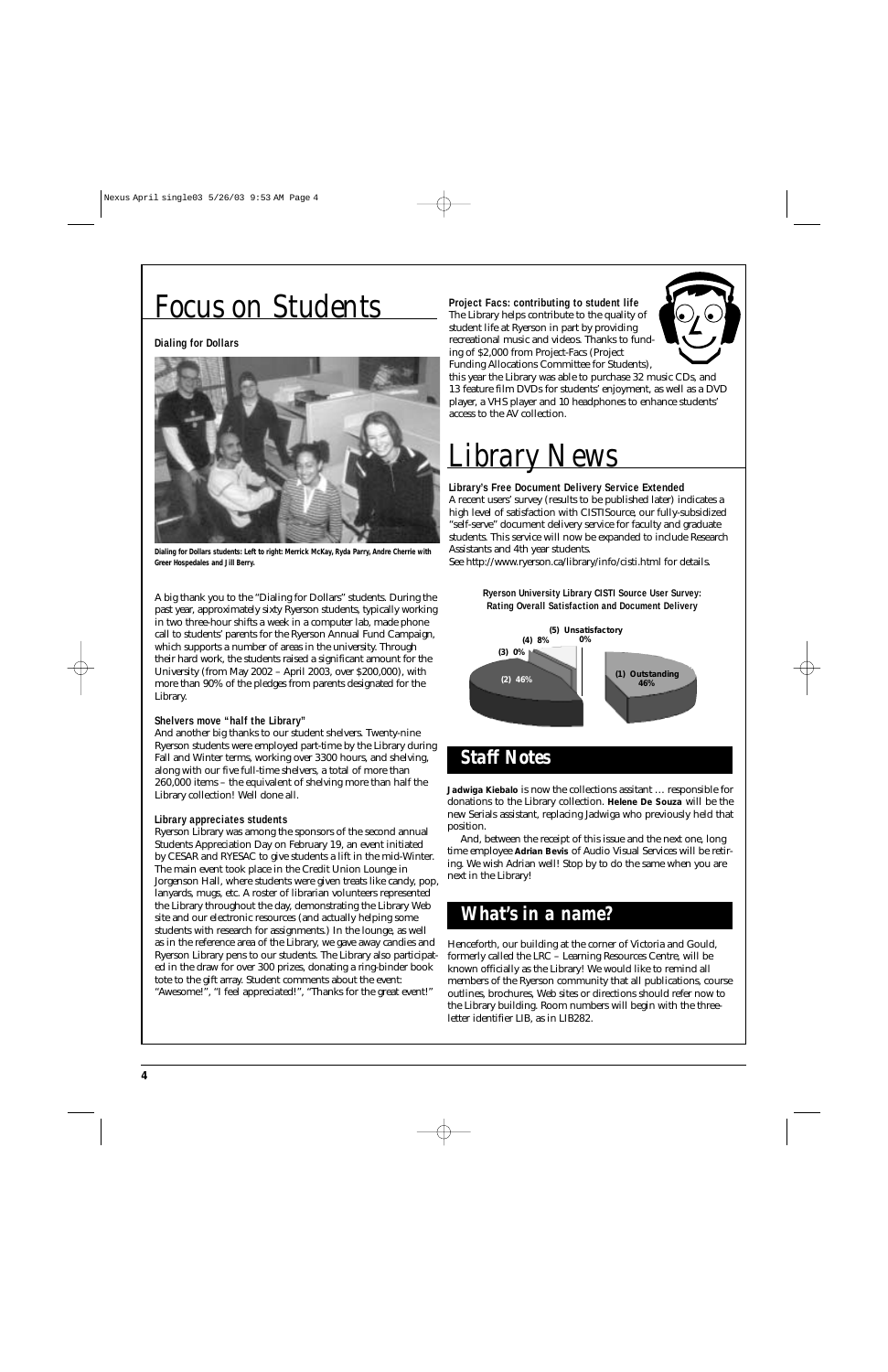## **RACER**

**(Rapid Access to Collections by Electronic Requesting)**

#### **Users can search simultaneously and in real-time the holdings of all Ontario university libraries and selected world catalogues.**

Beginning in Fall 2003, Ryerson faculty and students will have access to RACER, a brand new interlibrary loan system, which provides "Rapid Access to Collections by Electronic Requesting". RACER is the Ontario Council of University Libraries' (OCUL) latest resource-sharing project, implementing a state-of-the-art ILL management system called VDX (Virtual Document eXchange), a product selected by academic and public libraries such as the National Libraries of Australia and New Zealand, the University of California Libraries, Ohio Public Library Information Network (OPLIN), and the Southern Ontario Library Service (SOLS). Users can search simultaneously and in real-time the holdings of all Ontario university libraries and selected world catalogues, and then

instantly submit an interlibrary loan request to the Ryerson Library's ILL department, without having to re-key the bibliographic details derived from the search. Users will be able to monitor the progress of their requests and receive e-mail notifications of items received.

For a preview of the searching function, visit the Library Web page at http://www.library.ryerson.ca/libcat.html and select "OCUL Virtual Union Catalogue (Racer)" or directly access the RACER Web site at http://racer.scholarsportal.info/. Choose the "bibsearch" option to search across your selection of library catalogues. The ILL component, which requires user registration and log-in, will be available later in the year.

|                                                                                                                                                                                                                                                                                                                                                                                                                                                                                                                                                                                                                                                                                                                      | <b>Advanced Search</b>                                         |                                                                                                                                                                                                                                   |
|----------------------------------------------------------------------------------------------------------------------------------------------------------------------------------------------------------------------------------------------------------------------------------------------------------------------------------------------------------------------------------------------------------------------------------------------------------------------------------------------------------------------------------------------------------------------------------------------------------------------------------------------------------------------------------------------------------------------|----------------------------------------------------------------|-----------------------------------------------------------------------------------------------------------------------------------------------------------------------------------------------------------------------------------|
|                                                                                                                                                                                                                                                                                                                                                                                                                                                                                                                                                                                                                                                                                                                      |                                                                |                                                                                                                                                                                                                                   |
| This Entreprent Constitutions in EDA OF extenditions patented herein in Entertainment Contemporary. This Constitutions Council states in EDA FOTOMS interest on DCTAS, instanting party<br>loss thank bentrative was the couple of the lat of the inner-                                                                                                                                                                                                                                                                                                                                                                                                                                                             |                                                                | For the low in collicious, choice he suggest to your advanced to oriented a year for exact. To annotes, sent a lost and entirely harmon, one or assumpts                                                                          |
|                                                                                                                                                                                                                                                                                                                                                                                                                                                                                                                                                                                                                                                                                                                      |                                                                | PLIMID BRIS: Trá islanga a dreir in 2018 coltair. Na video a alta fara riod is constituto della P con anchi dan objective de vill ha representative<br>Instituto dell'anni la sulta in teorial, dove retire sur la altare farati. |
| <b>CCO. I managed</b>                                                                                                                                                                                                                                                                                                                                                                                                                                                                                                                                                                                                                                                                                                |                                                                | Additional Calabaguint                                                                                                                                                                                                            |
| Electrician<br>Carlotter Linksride<br>ij<br>Leashead University<br>Schlodel (closeds)<br><b>COLLACT</b><br><b>SERIOU LINNING</b><br>downs University<br><b>Annual Linester</b><br>Text stores<br>TUS Diese Cabinage - Schweistes of Suitan, Walerma.<br>Frid Laustree)                                                                                                                                                                                                                                                                                                                                                                                                                                               | <b>AND CONTRACTOR</b>                                          | <b>第四章</b><br><b>Bronak Library</b><br><b>Visits</b><br>(the world Lingway)<br><b>Retroid Library of Tarels</b><br><b>RUL IS, 16</b><br>35.1 (ps)                                                                                 |
| $\begin{tabular}{ c c c c } \hline & \multicolumn{3}{ c }{\multicolumn{3}{ c }{\multicolumn{3}{ c }{\multicolumn{3}{ c }{\multicolumn{3}{ c }{\multicolumn{3}{ c }{\multicolumn{3}{ c }{\multicolumn{3}{ c }{\multicolumn{3}{ c }{\multicolumn{3}{ c }{\multicolumn{3}{ c }{\multicolumn{3}{ c }{\multicolumn{3}{ c }{\multicolumn{3}{ c }{\multicolumn{3}{ c }{\multicolumn{3}{ c }{\multicolumn{3}{ c }{\multicolumn{3}{ c }{\mult$<br>University of Viendras Driterra<br>(mixes/6 of Victorian)<br><b>Bamashi</b><br>Choose what many to beauty on to g. all, solicity and a work to please to search to by g. "the", "may exclusively", "Domest").<br>Use AND, SR, pod AND HOT is constanting a company quarter. |                                                                |                                                                                                                                                                                                                                   |
| <b>Suarch Fank</b><br><b>Suite</b><br><b>They</b><br><b>RETAIN NO SITE</b><br><b>Author</b><br>Đ                                                                                                                                                                                                                                                                                                                                                                                                                                                                                                                                                                                                                     | <b>Hyanded</b><br>April.<br>$\blacksquare$<br><b>Ass</b><br>ä. |                                                                                                                                                                                                                                   |
| <b>Author</b><br>X)                                                                                                                                                                                                                                                                                                                                                                                                                                                                                                                                                                                                                                                                                                  | Receit per page [12 47                                         |                                                                                                                                                                                                                                   |
|                                                                                                                                                                                                                                                                                                                                                                                                                                                                                                                                                                                                                                                                                                                      |                                                                |                                                                                                                                                                                                                                   |
| strate<br>advanced =<br>m                                                                                                                                                                                                                                                                                                                                                                                                                                                                                                                                                                                                                                                                                            | <b>results</b><br>m                                            | n<br>m<br>status                                                                                                                                                                                                                  |
|                                                                                                                                                                                                                                                                                                                                                                                                                                                                                                                                                                                                                                                                                                                      |                                                                | <b>history</b>                                                                                                                                                                                                                    |
|                                                                                                                                                                                                                                                                                                                                                                                                                                                                                                                                                                                                                                                                                                                      |                                                                |                                                                                                                                                                                                                                   |
| Hit 4 from the FA, database at AMICUS.                                                                                                                                                                                                                                                                                                                                                                                                                                                                                                                                                                                                                                                                               |                                                                | This. To pea surrents!/Cathesia M. Young ; with an essy be Margaret Abood and questions from the journals of Henry David Thomas.                                                                                                  |
| Admis Young, Calverey M., 1981.                                                                                                                                                                                                                                                                                                                                                                                                                                                                                                                                                                                                                                                                                      |                                                                |                                                                                                                                                                                                                                   |
| Imprint, New York: Marsee, s1900.                                                                                                                                                                                                                                                                                                                                                                                                                                                                                                                                                                                                                                                                                    |                                                                |                                                                                                                                                                                                                                   |
| Geverloften 427 p. mid. 61 : 30 cm.                                                                                                                                                                                                                                                                                                                                                                                                                                                                                                                                                                                                                                                                                  |                                                                |                                                                                                                                                                                                                                   |
| Subjects Haloud biday - Picketal ecold.                                                                                                                                                                                                                                                                                                                                                                                                                                                                                                                                                                                                                                                                              |                                                                |                                                                                                                                                                                                                                   |
| Citter Authors Absolut, Margaret, 1939-<br>Thereau, Henry David, 1917-1952.                                                                                                                                                                                                                                                                                                                                                                                                                                                                                                                                                                                                                                          |                                                                |                                                                                                                                                                                                                                   |
| HOW IMORGINATIO<br>Library Congress Isunber 79005448                                                                                                                                                                                                                                                                                                                                                                                                                                                                                                                                                                                                                                                                 |                                                                |                                                                                                                                                                                                                                   |
|                                                                                                                                                                                                                                                                                                                                                                                                                                                                                                                                                                                                                                                                                                                      |                                                                |                                                                                                                                                                                                                                   |
| <b>Holdings</b>                                                                                                                                                                                                                                                                                                                                                                                                                                                                                                                                                                                                                                                                                                      |                                                                |                                                                                                                                                                                                                                   |
| Location<br><b>Thinstofy of Alberta Cameron Lib</b>                                                                                                                                                                                                                                                                                                                                                                                                                                                                                                                                                                                                                                                                  | Call Ninter<br>CRA 100 100 100                                 |                                                                                                                                                                                                                                   |
| Dirivently of Manifelia Libraries. Etizabeth Bates Library                                                                                                                                                                                                                                                                                                                                                                                                                                                                                                                                                                                                                                                           | DH 40 109, 1979                                                |                                                                                                                                                                                                                                   |
| National Library et Canada                                                                                                                                                                                                                                                                                                                                                                                                                                                                                                                                                                                                                                                                                           | THT21 YB0 1988 Fol.                                            |                                                                                                                                                                                                                                   |